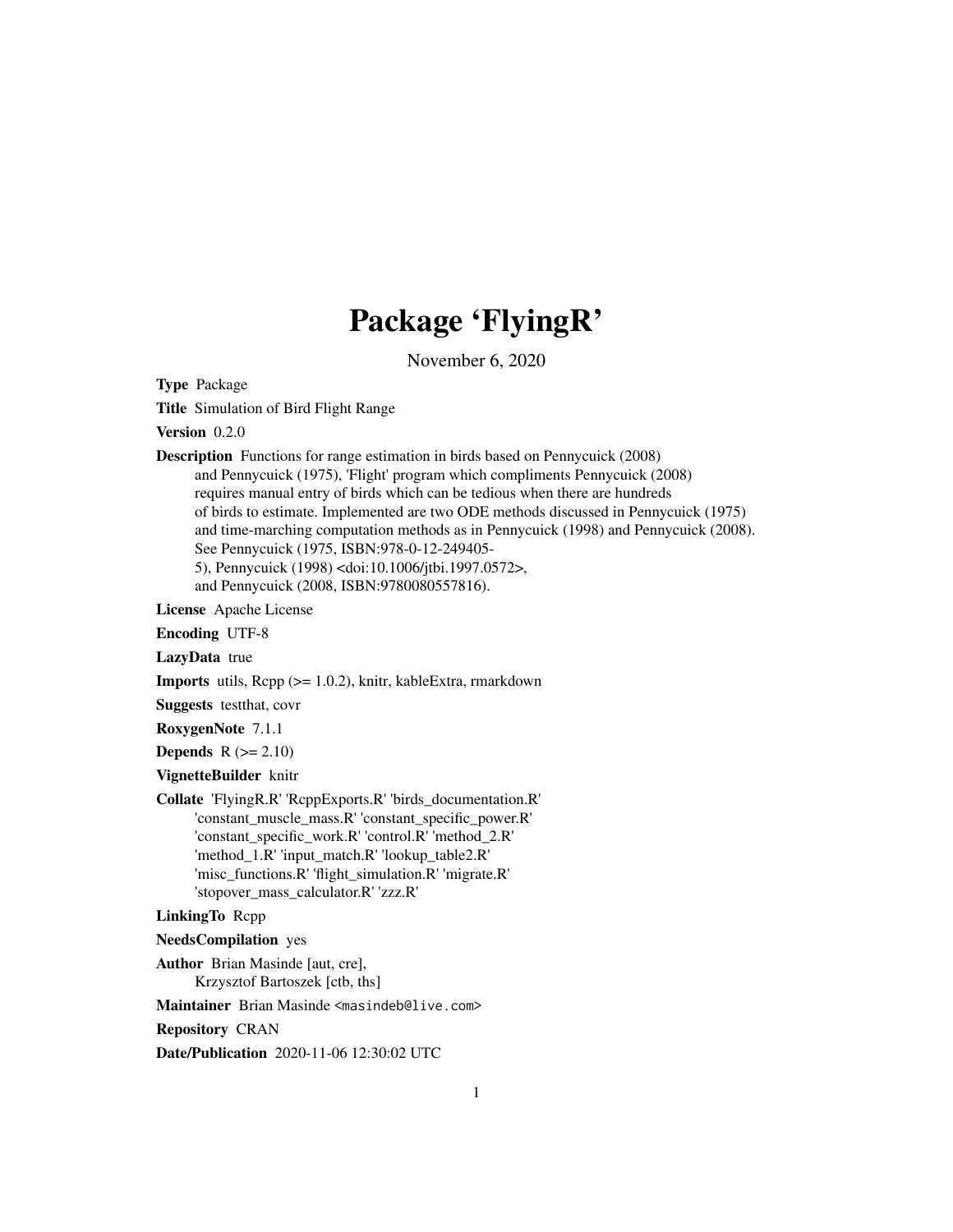# <span id="page-1-0"></span>R topics documented:

#### **Index** [7](#page-6-0)

birds *Sample 28 birds*

## Description

Preset birds data, extracted from Flight Pennycuick(2008). Fat mass percentage generated randomly where zero.

#### Usage

birds

# Format

A data frame with 28 observations and 5 variables not counting the name.

Scientific.name Name of bird species

Empty.mass Body mass in Kg. Includes fuel (fat mass). In this case the crops were empty but otherwise one should always use the all-up mass (body mass + crop)

Wing.span Length of wings spread out in meters

Fat.mass Mass of fat that is consumable as fuel in Kg

Order Order of the species (passerine vs non-passerine)

Wing.area Area of both wing projected on a flat surface in meters squared

Muscle.mass Mass in Kg. of flight muscles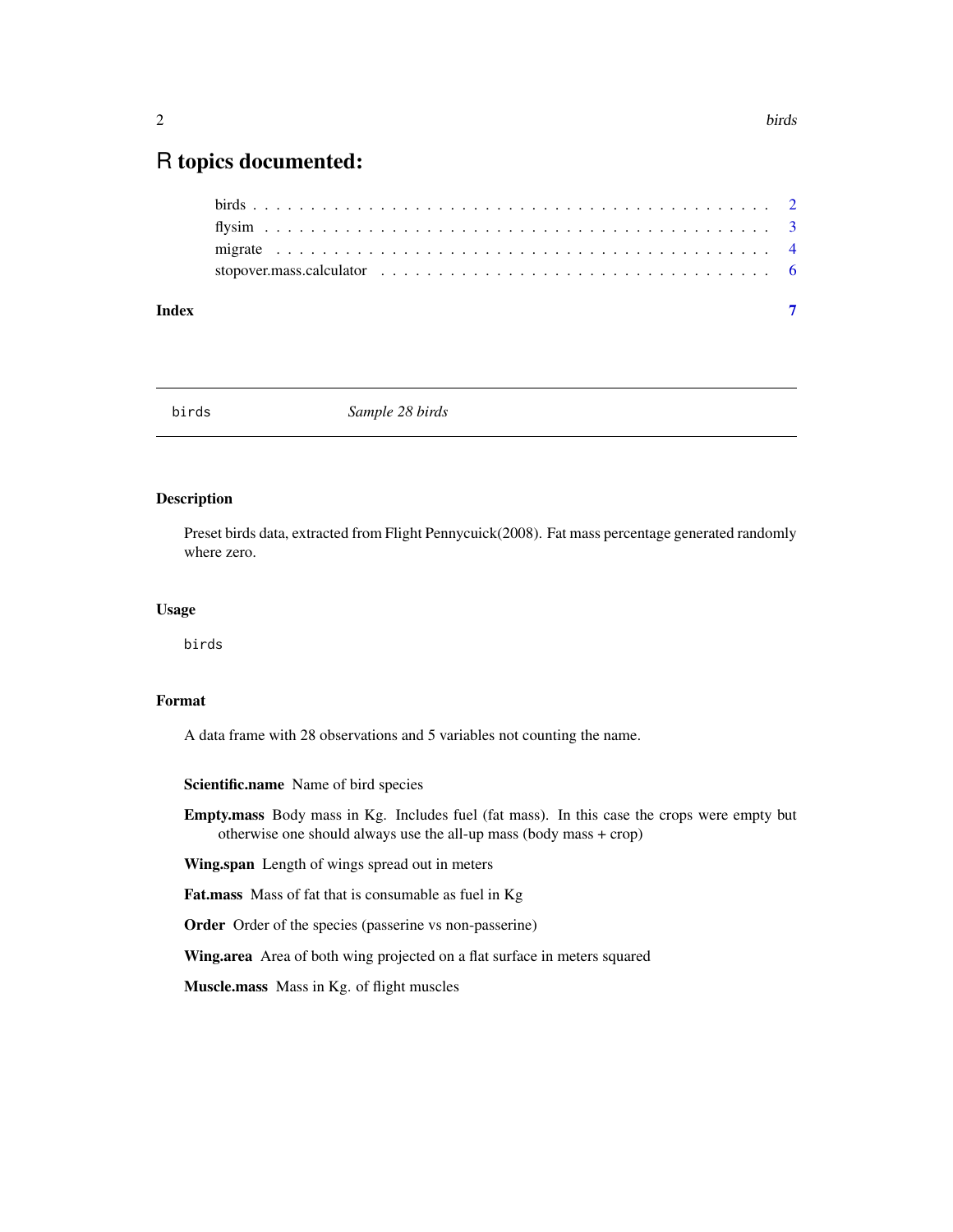<span id="page-2-0"></span>

#### Description

Practical range estimation of birds using methods in Pennycuick (1975) Mechanics of Flight. These methods are based on Breguet equations.

#### Usage

```
flysim(file, header = TRUE, sep = ",", quote = "\"", dec = ".",
             fill = TRUE, comment.char = "", ..., data = NULL,
             settings = list())
```
#### Arguments

| file         | Arguments for path to data.                        |
|--------------|----------------------------------------------------|
| header       | Logical. If TRUE use first row as column headers   |
| sep          | separator                                          |
| quote        | The set of quoting characters. see read.csv        |
| dec          | The character used in the file for decimal points. |
| fill         | See read.csv                                       |
| comment.char | For more details see read.csv                      |
| .            | further arguments see read.csv                     |
| data         | A data frame.                                      |
| settings     | A list for re-defining constants. See details.     |

#### Details

The option \*settings takes the arguments (those particularly required by this function)

- ppc: Profile power constant
- fed: Energy content of fuel from fat
- g: Acceleration due to gravity
- mce: Mechanical conversion efficiency [0,1]
- ipf: Induced power factor
- vcp: Ventilation and circulation power
- airDensity: Air density at cruising altitude
- bdc: Body drag coefficient
- alpha: Basal metabolism factors in passerines and non passerines
- delta: Basal metabolism factors in passerines and non passerines alpha\*bodyMass^delta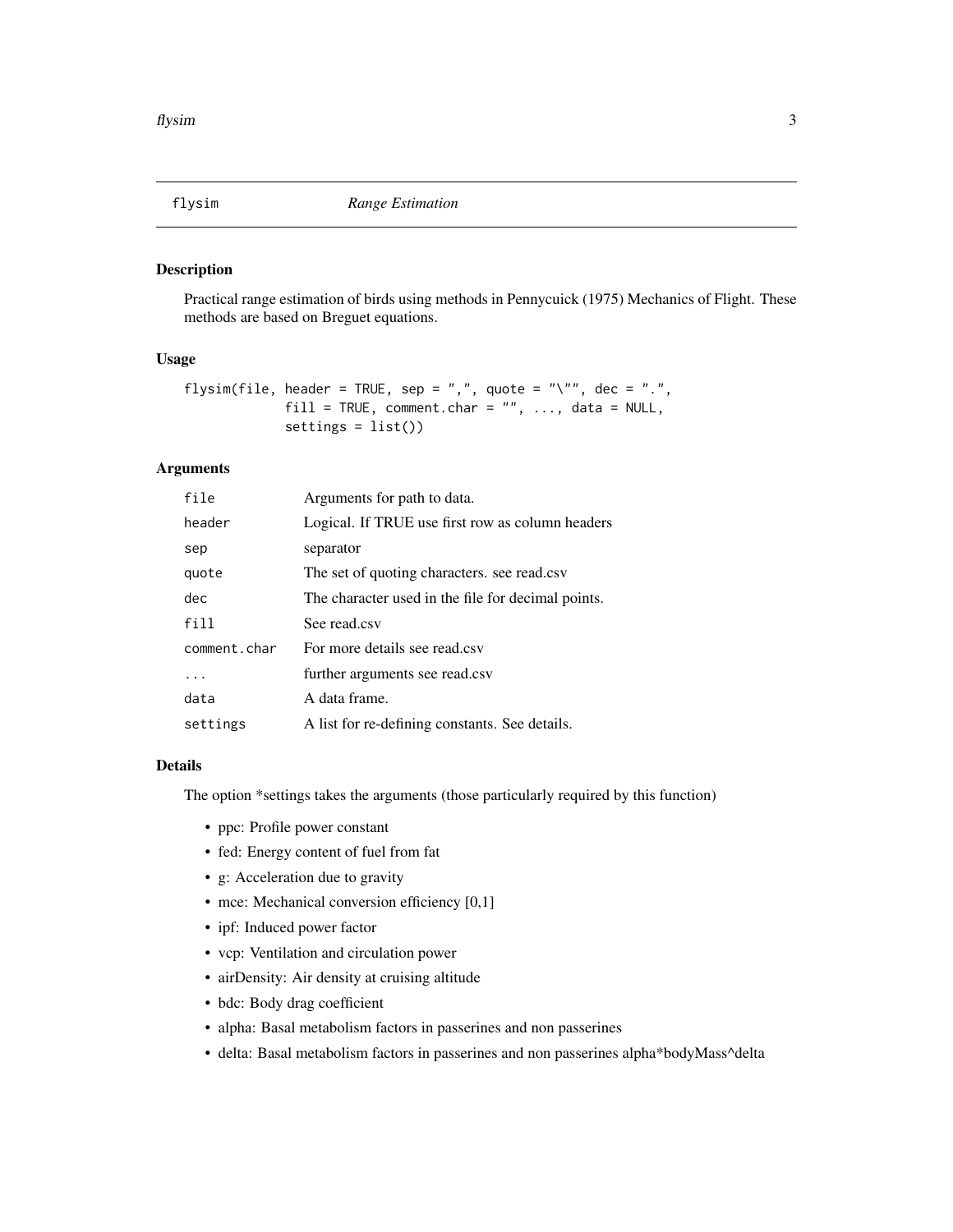#### <span id="page-3-0"></span>Value

S3 class object with range estimates based on methods defined and settings used

- range estimates (Km)
- settings used
- data

#### Author(s)

Brian Masinde

#### Examples

```
flysim(data = birds, settings = list(fatEnergy = 3.89*10^{\circ}7))
flysim(data = birds, settings = list(airDensity = 0.905))
```
migrate *Range Estimation*

#### Description

Practical range estimation of birds using methods from Pennycuick (2008).

#### Usage

```
migrate(file, header = TRUE, sep = ",", quote = "\"", dec = ".",
               fill = TRUE, comment.char = ", ...,
               data = NULL, settings = list(), method = "cmm",
               speed_control = 1, min_energy_protein = 0.05)
```
#### Arguments

| file         | Path to file where data resides.                                                                                           |
|--------------|----------------------------------------------------------------------------------------------------------------------------|
| header       | Logical. If TRUE use first row as column headers                                                                           |
| sep          | separator                                                                                                                  |
| quote        | The set of quoting characters. see read.csv                                                                                |
| dec          | The character used in the file for decimal points                                                                          |
| fill         | See read.csv                                                                                                               |
| comment.char | For more details see read.csv                                                                                              |
| .            | further arguments see read.csv                                                                                             |
| data         | A data frame with required columns: body mass, fat mass, etc.                                                              |
| settings     | A list for re-defining constants. See details for these with default values from<br>Pennycuick(2008) and Pennycuick(1998). |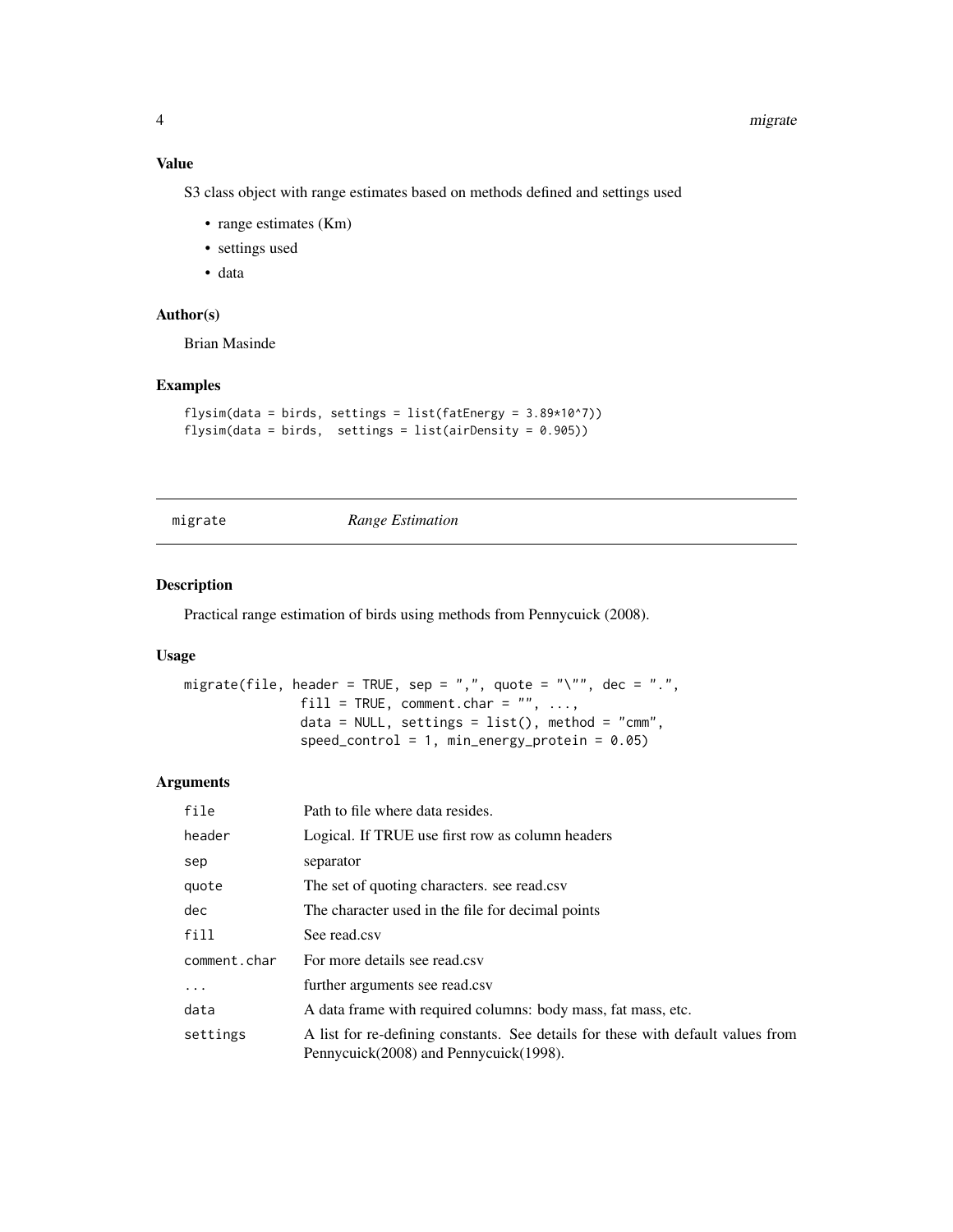#### migrate 5 and 5 and 5 and 5 and 5 and 5 and 5 and 5 and 5 and 5 and 5 and 5 and 5 and 5 and 5 and 5 and 5 and 5 and 5 and 5 and 5 and 5 and 5 and 5 and 5 and 5 and 5 and 5 and 5 and 5 and 5 and 5 and 5 and 5 and 5 and 5 an

| method             | Methods for protein energy consumption from muscle mass                                                                                                                                                                                          |  |  |  |
|--------------------|--------------------------------------------------------------------------------------------------------------------------------------------------------------------------------------------------------------------------------------------------|--|--|--|
| speed_control      | One of two speed control methods. By default $I$ is used. $\theta$ is the alternative.<br>The former holds the true airspeed constant while the latter holds the ratio of<br>true airspeed to the minimum power speed constant (V:Vmp constant). |  |  |  |
| min_energy_protein |                                                                                                                                                                                                                                                  |  |  |  |
|                    | Percentage of energy attributed to protein due to metabolism. Default value is<br>5 percent (0.05). If method "csw" or "csp" is chosen, 2 would be attained from<br>consuming protein in the airframe mass.                                      |  |  |  |

#### Details

The option \*control takes the following arguments

- ppc: Profile power constant  $(8.4)$ .
- fed: Energy content of fuel from fat  $(3.9E+07)$ .
- ped: Energy content of protein  $(1.8E+07)$ .
- g: Acceleration due to gravity (9.81).
- mce: Mechanical conversion efficiency [0,1]. Efficiency at which mechanical power is converted to chemical power (0.23).
- ipf: Induced power factor (1.2).
- vcp: Ventilation and circulation power (1.1).
- airDensity: Air density at cruising altitude (1.00).
- bdc: Body drag coefficient  $(0.1)$ .
- alpha: Basal metabolism factors in passerines and non passerines (6.25, 3.79).
- delta: Basal metabolism factors in passerines and non passerines (0.724, 0.723) alpha\*bodyMass^delta.
- mipd: Inverse power density of the mitochondria (1.2E-06).
- speedRatio: True air speed to minimum power speed ratio (1.2).
- muscDensity: Density of the flight muscles (1060).
- phr: Protein hydration ratio (2.2). Whenever protein is consumed from the muscle mass some amount of water is lost in the process. This water is estimated as the mass of dry protein time the phr.

#### Value

S3 class object with range estimates based on methods defined and settings

- range estimates (Km)
- remaining body mass (Kg)
- remaining fat mass (Kg)
- remaining muscle mass (Kg)
- minimum power speed at start of flight (m/s)
- minimum power speed at end of flight (m/s)
- taxon (order)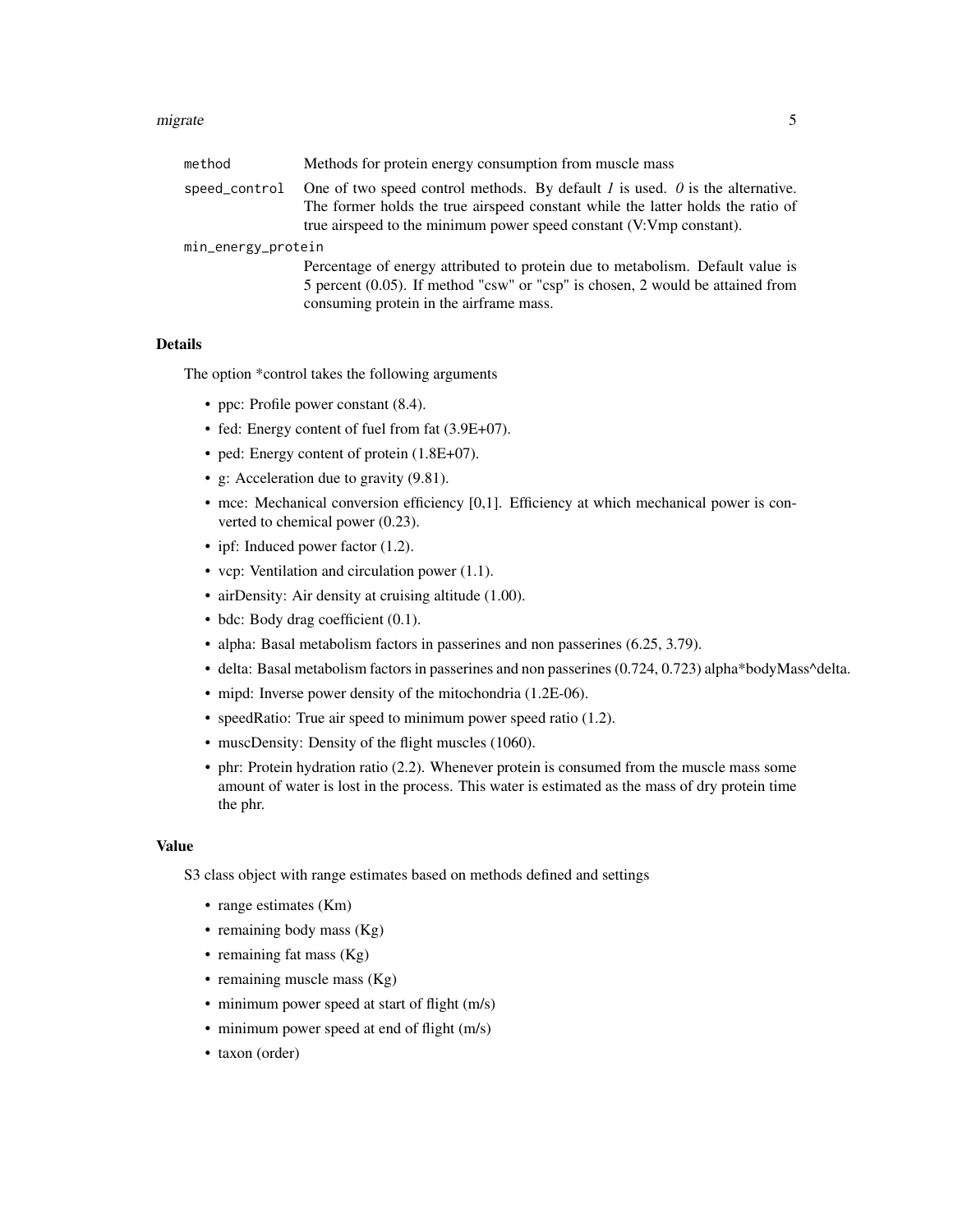#### <span id="page-5-0"></span>Author(s)

Brian Masinde

#### Examples

```
migrate(data = birds, settings = list(fed = 3.89*10*7))
migrate(data = birds, method = "cmm", settings = list(airDensity = 0.905))
```
stopover.mass.calculator

*Stopover mass calculator*

# Description

During stop-overs birds replenish fat mass. Using simplifications from Lindström 1991. The implementation here is simplistic in that muscle mass is not restored as theory and field experiments have shown.

#### Usage

stopover.mass.calculator(bodyMass, fatMass, taxon, duration)

#### Arguments

| bodyMass | left-over after running function migrate                                     |
|----------|------------------------------------------------------------------------------|
| fatMass  | left-over after running function migrate                                     |
| taxon    | (or order) classified into two categories (passerines and non-passerines)    |
| duration | number of hours spent at stop-over site. This must be an integer see example |

#### Value

fat\_mass, body\_mass

## Examples

stopover.mass.calculator(bodyMass =  $c(2.2, 3.4)$ , fatMass =  $c(0.34, 0.42)$ , taxon =  $c(1,2)$ , duration =  $36L$ )